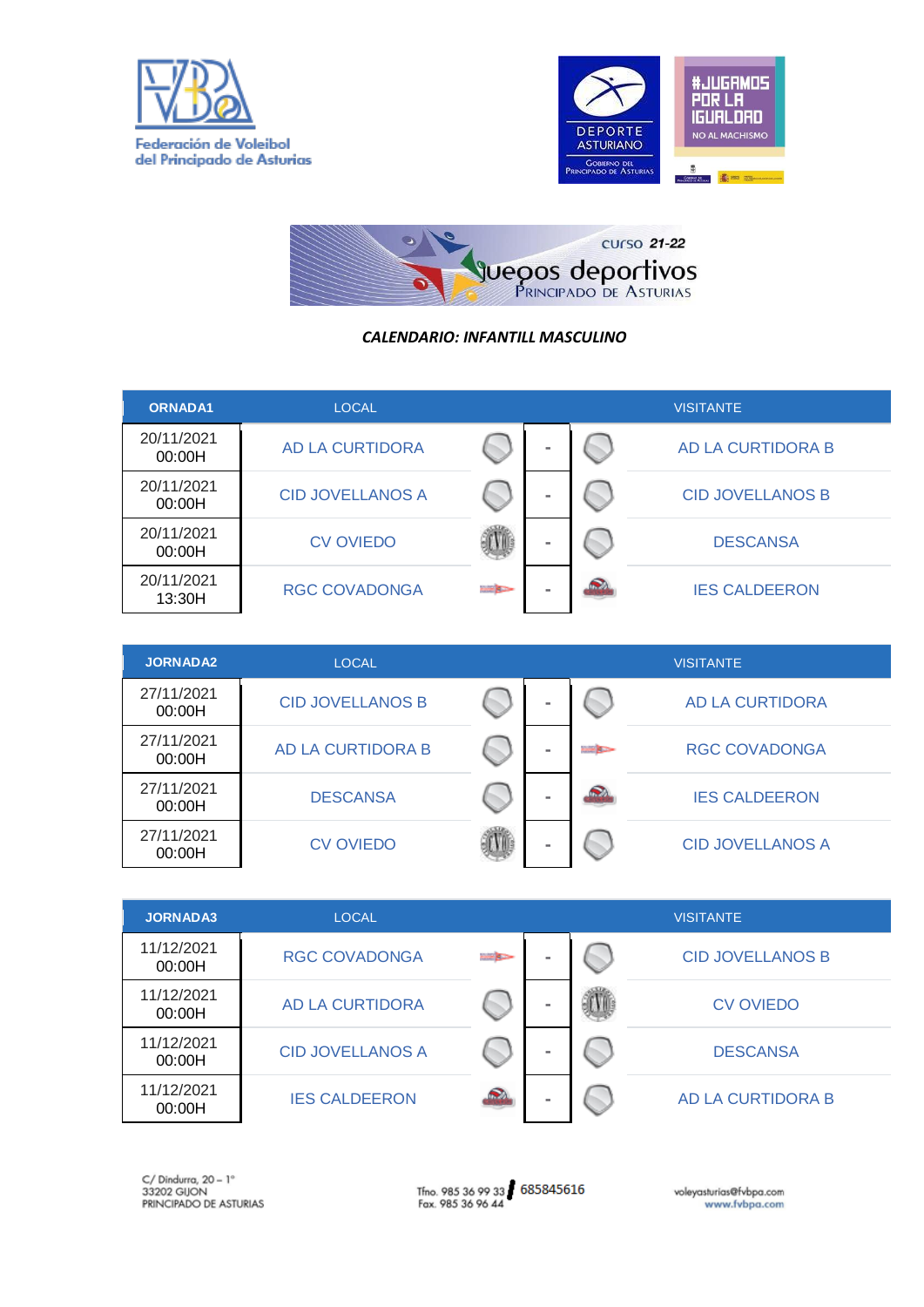



| <b>JORNADA4</b>      | <b>LOCAL</b>            |   |               | <b>VISITANTE</b>     |
|----------------------|-------------------------|---|---------------|----------------------|
| 18/12/2021<br>00:00H | <b>CV OVIEDO</b>        | × | <b>Barnet</b> | <b>RGC COVADONGA</b> |
| 18/12/2021<br>00:00H | <b>CID JOVELLANOS B</b> | m | $\mathbf{C}$  | <b>IES CALDEERON</b> |
| 18/12/2021<br>00:00H | <b>DESCANSA</b>         | × |               | AD LA CURTIDORA B    |
| 18/12/2021<br>00:00H | <b>CID JOVELLANOS A</b> | × |               | AD LA CURTIDORA      |

| <b>JORNADA5</b>      | LOCAL                  |                | <b>VISITANTE</b> |  |                         |  |  |
|----------------------|------------------------|----------------|------------------|--|-------------------------|--|--|
| 15/01/2022<br>00:00H | <b>IES CALDEERON</b>   |                | -                |  | <b>CV OVIEDO</b>        |  |  |
| 15/01/2022<br>00:00H | <b>RGC COVADONGA</b>   | <b>BAR KOR</b> | ٠                |  | <b>CID JOVELLANOS A</b> |  |  |
| 15/01/2022<br>00:00H | <b>AD LA CURTIDORA</b> |                |                  |  | <b>DESCANSA</b>         |  |  |
| 15/01/2022<br>00:00H | AD LA CURTIDORA B      |                |                  |  | <b>CID JOVELLANOS B</b> |  |  |

| <b>JORNADA6</b>      | <b>LOCAL</b>            |   |                  | <b>VISITANTE</b>        |
|----------------------|-------------------------|---|------------------|-------------------------|
| 22/01/2022<br>00:00H | <b>CID JOVELLANOS A</b> | - | Q                | <b>IES CALDEERON</b>    |
| 22/01/2022<br>00:00H | <b>CV OVIEDO</b>        | - |                  | AD LA CURTIDORA B       |
| 22/01/2022<br>00:00H | <b>DESCANSA</b>         | - |                  | <b>CID JOVELLANOS B</b> |
| 22/01/2022<br>00:00H | <b>AD LA CURTIDORA</b>  | - | <b>BASE SARA</b> | <b>RGC COVADONGA</b>    |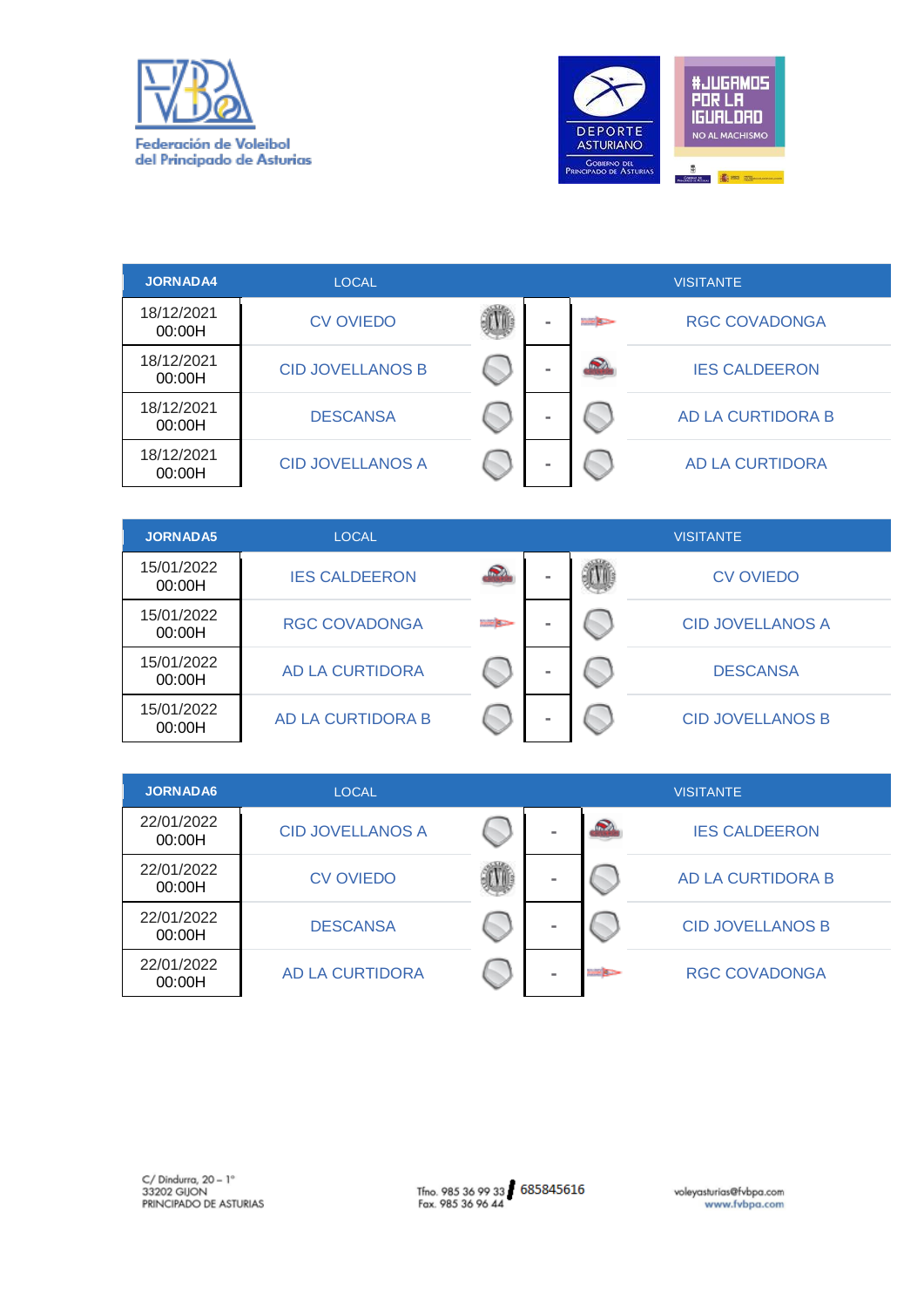



| <b>JORNADA7</b>      | LOCAL                    |                  |   | <b>VISITANTE</b>        |
|----------------------|--------------------------|------------------|---|-------------------------|
| 29/01/2022<br>00:00H | <b>AD LA CURTIDORA B</b> |                  | - | <b>CID JOVELLANOS A</b> |
| 29/01/2022<br>00:00H | <b>IES CALDEERON</b>     |                  | - | AD LA CURTIDORA         |
| 29/01/2022<br>00:00H | <b>RGC COVADONGA</b>     | <b>Bill Bare</b> |   | <b>DESCANSA</b>         |
| 29/01/2022<br>00:00H | <b>CID JOVELLANOS B</b>  |                  |   | <b>CV OVIEDO</b>        |

| <b>JORNADA8</b>      | <b>LOCAL</b>            |    |   |                    | <b>VISITANTE</b>        |
|----------------------|-------------------------|----|---|--------------------|-------------------------|
| 05/02/2022<br>00:00H | AD LA CURTIDORA B       |    | - |                    | AD LA CURTIDORA         |
| 05/02/2022<br>00:00H | <b>CID JOVELLANOS B</b> |    |   |                    | <b>CID JOVELLANOS A</b> |
| 05/02/2022<br>00:00H | <b>DESCANSA</b>         |    |   |                    | <b>CV OVIEDO</b>        |
| 05/02/2022<br>00:00H | <b>IES CALDEERON</b>    | Ω. |   | <b>Built Bally</b> | <b>RGC COVADONGA</b>    |

| <b>JORNADA9</b>      | <b>LOCAL</b>            |                           |          | <b>VISITANTE</b>        |
|----------------------|-------------------------|---------------------------|----------|-------------------------|
| 12/02/2022<br>00:00H | <b>AD LA CURTIDORA</b>  |                           | $\equiv$ | <b>CID JOVELLANOS B</b> |
| 12/02/2022<br>00:00H | <b>RGC COVADONGA</b>    | <b>BBB</b> B <sub>B</sub> |          | AD LA CURTIDORA B       |
| 12/02/2022<br>00:00H | <b>IES CALDEERON</b>    | e.                        |          | <b>DESCANSA</b>         |
| 12/02/2022<br>00:00H | <b>CID JOVELLANOS A</b> |                           |          | <b>CV OVIEDO</b>        |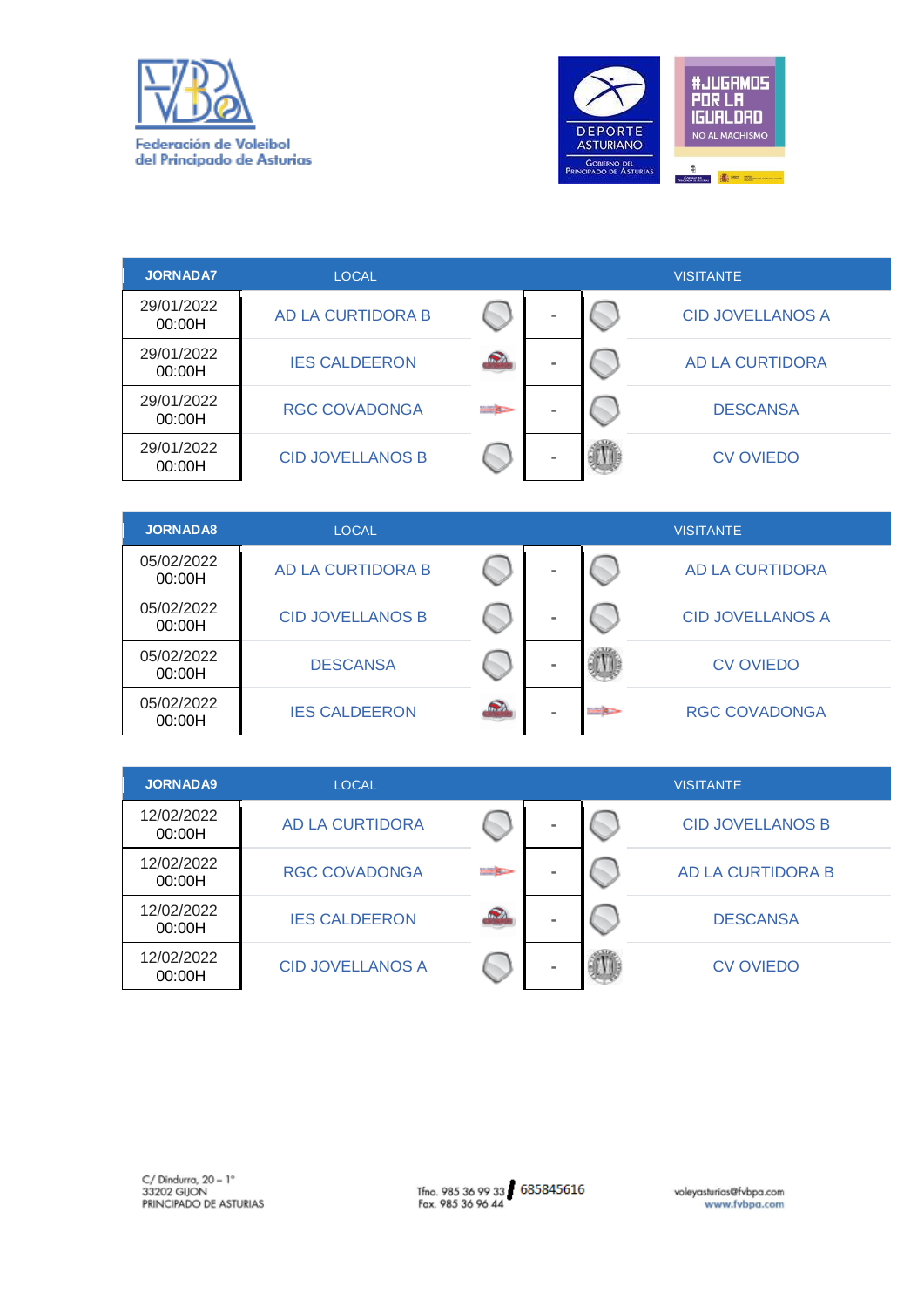



| <b>JORNADA10</b>     | LOCAL                    |          |                    | <b>VISITANTE</b>        |
|----------------------|--------------------------|----------|--------------------|-------------------------|
| 19/02/2022<br>00:00H | <b>CID JOVELLANOS B</b>  |          | <b>ENGINEERING</b> | <b>RGC COVADONGA</b>    |
| 19/02/2022<br>00:00H | <b>CV OVIEDO</b>         |          |                    | AD LA CURTIDORA         |
| 19/02/2022<br>00:00H | <b>DESCANSA</b>          | $\equiv$ |                    | <b>CID JOVELLANOS A</b> |
| 19/02/2022<br>00:00H | <b>AD LA CURTIDORA B</b> |          |                    | <b>IES CALDEERON</b>    |

| JORNADA11            | <b>LOCAL</b>             | <b>VISITANTE</b> |   |  |                         |  |
|----------------------|--------------------------|------------------|---|--|-------------------------|--|
| 05/03/2022<br>00:00H | <b>RGC COVADONGA</b>     | <b>Bill Bare</b> | ۰ |  | <b>CV OVIEDO</b>        |  |
| 05/03/2022<br>00:00H | <b>IES CALDEERON</b>     |                  | - |  | <b>CID JOVELLANOS B</b> |  |
| 05/03/2022<br>00:00H | <b>AD LA CURTIDORA B</b> |                  | ۰ |  | <b>DESCANSA</b>         |  |
| 05/03/2022<br>00:00H | <b>AD LA CURTIDORA</b>   |                  | ۰ |  | <b>CID JOVELLANOS A</b> |  |

| JORNADA12            | <b>LOCAL</b>            |   |                 | <b>VISITANTE</b>       |
|----------------------|-------------------------|---|-----------------|------------------------|
| 12/03/2022<br>00:00H | <b>CV OVIEDO</b>        | - |                 | <b>IES CALDEERON</b>   |
| 12/03/2022<br>00:00H | <b>CID JOVELLANOS A</b> | - | <b>DOM ROOM</b> | <b>RGC COVADONGA</b>   |
| 12/03/2022<br>00:00H | <b>DESCANSA</b>         | - |                 | <b>AD LA CURTIDORA</b> |
| 12/03/2022<br>00:00H | <b>CID JOVELLANOS B</b> | - |                 | AD LA CURTIDORA B      |